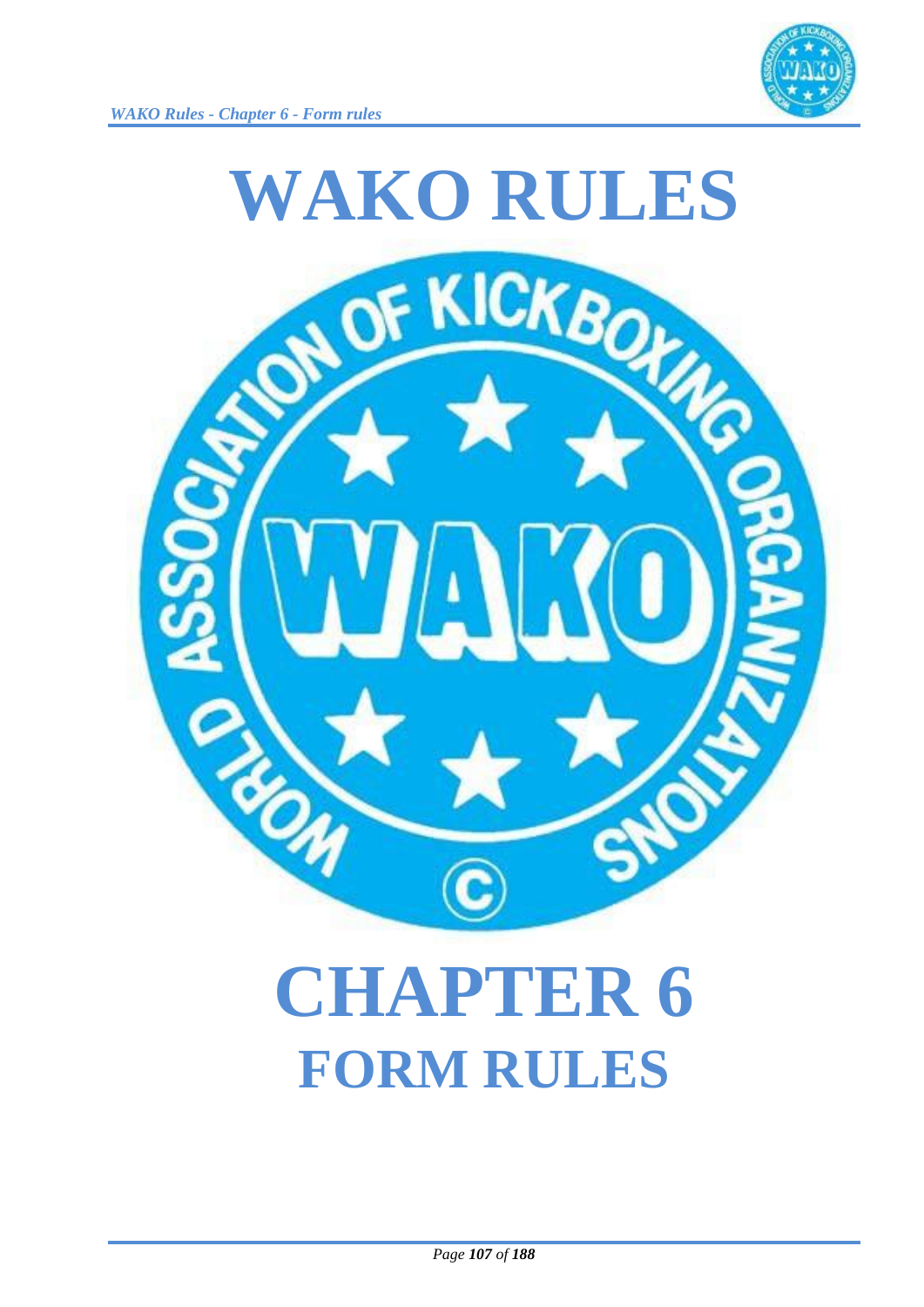

# **Chapter 6. Form rules**

# **Chapter's 6 Table of contents**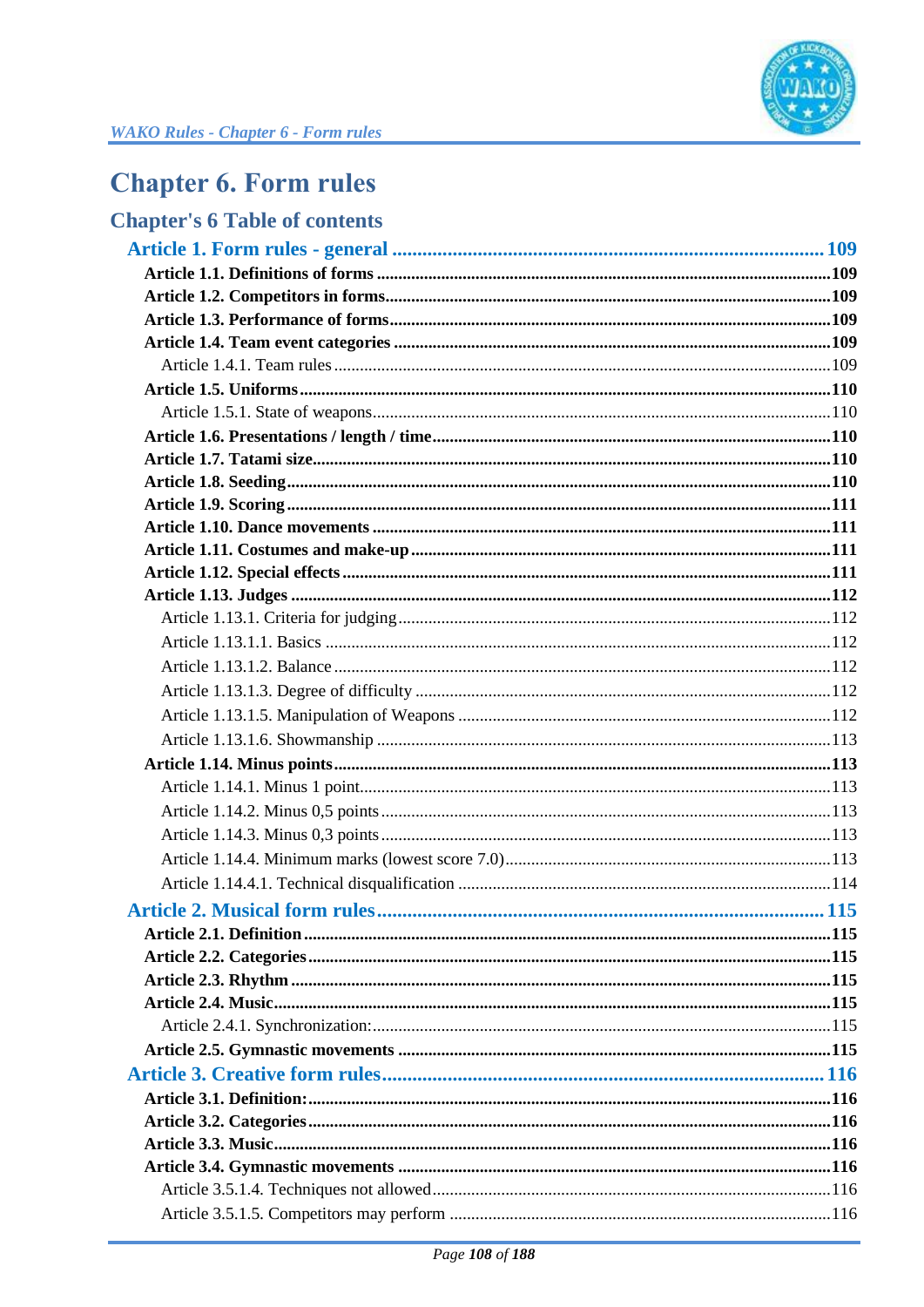

# **Article 1. Form rules - general**

## **Article 1.1. Definitions of forms**

A musical form is a sort of imaginary fight against one or more opponents in which the performer uses techniques coming from Oriental Martial Arts.

## **Article 1.2. Competitors in forms**

In kickboxing discipline FORMS, kickboxers can compete in the following age categories:

- Children  $(CH)$   $(7, 8, 9$  years old),
- Younger cadets (YC) (10, 11, 12 years old),
- Older cadets  $(OC)$   $(13, 14, 15$  years old),
- Juniors (J)  $(16, 17, 18 \text{ years old}),$
- Seniors (S) (19 to 40 years old)

#### **Article 1.3. Performance of forms**

• Competitors competing in both disciplines (musical forms and creative forms) must perform a totally different Creative form to their Musical form, therefore developing two separate disciplines.

## **Article 1.4. Team event categories**

- There is a minimum of two  $(2)$  in a team for Musical / Creative forms, maximum will be three  $(3)$
- Teams may be mixed boys / girls (meaning 1 boy 2 girls 2 boys 1 girl 2 boys 2 girls 1 boy 1 girl)
- Teams can be mixed age categories, ie.
	- TEAM 1 Children and Younger Cadets
	- TEAM 2 Older Cadets and Juniors
- This means a country at the World and continental championships or club at other international and national championships and cups can make up a team from all their competitors age groups
- Each country at the World and continental championships or club at other international and national championships and cups is allowed 2 teams in each team group
- Competitors cannot switch from one team to another in the same category. If this rule is broken both teams will be disqualified by technical disqualification, (minimum marks 7.0)

#### **Article 1.4.1. Team rules**

- Teams can perform with synchronisation to gain higher scores in their form.
- Teams do not need to be synchronised in the Team Events, BUT could gain higher marks if they are,
- Competitors will only be scored on the contents within their form, this means good techniques, good hand and kicking combinations performed with clean, sharp precise movements
- Teams can choose to use weapons or Open hand or a mixture of Open hand and Weapons in their team form,
- Teams can use any weapons they wish including mixing them together, but if a competitor drops their weapon a full point 1.0 will be deducted from every judge from the team scores,
- If there is a second drop of the weapon/s they will be deducted another full point 1.0,
- If that same team drops another weapon (3 times) then the team will be disqualified by technical disqualification (minimum marks 7.0)
- There are NO LIMITS to the Team forms,
- It can be a mixture of Musical and Creative,
- Team members can perform as many gymnastic techniques, tricks, or weapon releases as they want,
- Each competitor will be scored on their performance within the team form, meaning, If anyone falls or makes mistakes that individual competitor will lose marks,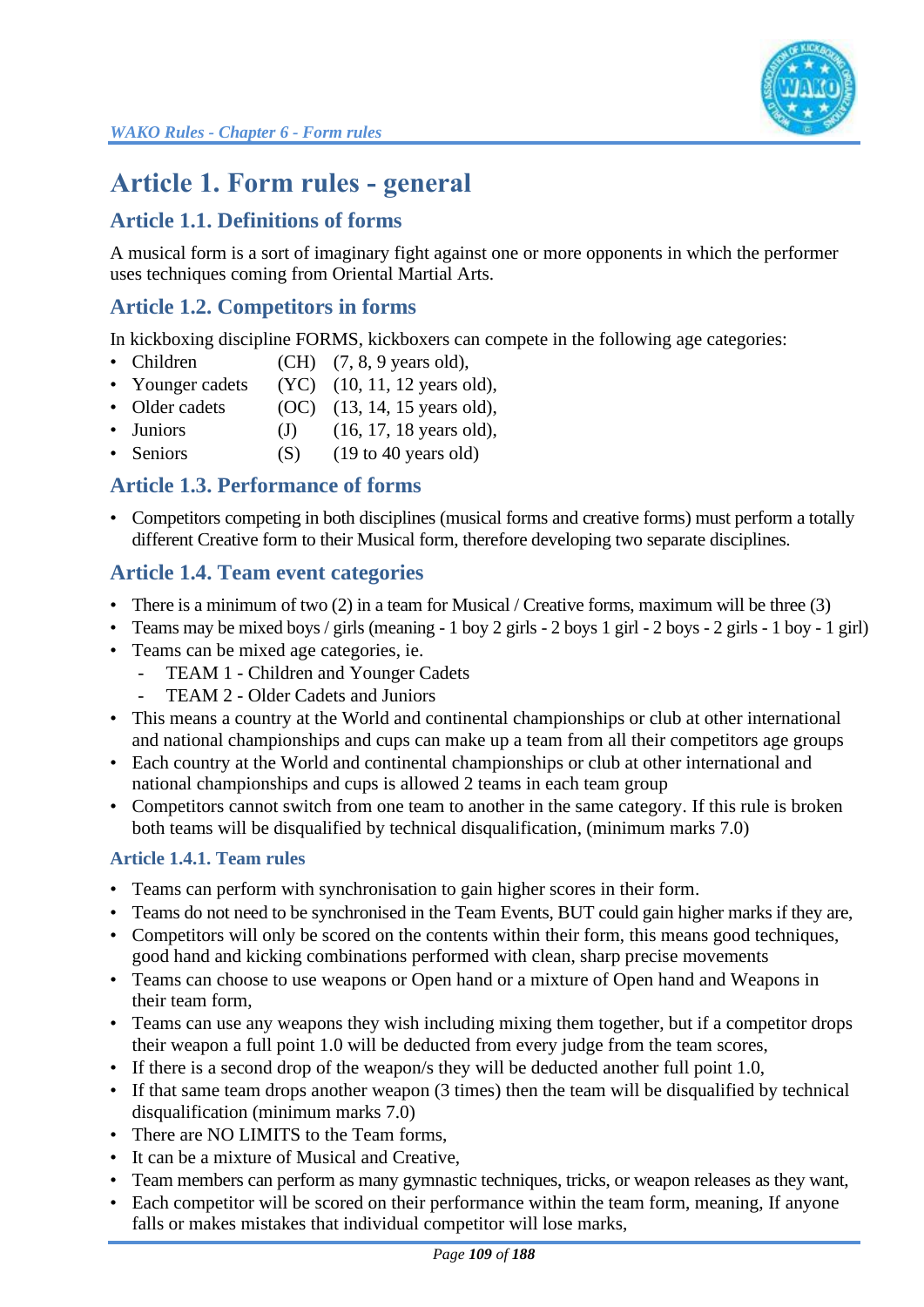

- If a competitor breaks off their performance and does not carry on the team will be disqualified by technical disqualification (minimum marks 7.0)
- If they carry on then they will be deducted the marks accordingly for stopping within the form,

## **Article 1.5. Uniforms**

- Competitors competing in forms may wear any kind of legally recognised kickboxing or uniform as traditional kimono,
- Uniform must be in a clean and decent state,
- Competitors must wear a traditional martial arts belt,
- No soft form uniforms or sashes will be allowed.
- T-Shirts will NOT BE ALLOWED
- Competitors are allowed to wear sweat bands on arms / wrist,
- Competitors are not allowed to wear any jewellery or piercings of any kind,
- If a competitor is seen wearing any jewellery, they will be deducted 0.3

#### **Article 1.5.1. State of weapons**

- Each competitor is responsible for the perfect / safe state of their weapon/s.
- Competitors cannot change their weapon/s during the competition.
- Competitors will be allowed to use magnetic weapons,
- The Chief Referee can ask to inspect the competitor's weapon/s if they wish to do so.
- No live blades (sharp weapons) can be used in any competitor's performance
- No "soft style" weapons are allowed.

## **Article 1.6. Presentations / length / time**

- There are time limits for all form's categories. There is 3 minutes maximum time, and 1 minute minimum (including presentation), the competitor starts his / her form after their presentation from their first movement after their presentation, this can be a Trick, Gymnastic or Martial arts technique,
- If a competitor performs any gymnastic techniques or weapon releases in their presentation these will be counted as part of their form,
- Teams do not need to be synchronised in the team events, BUT could gain higher marks if they are,
- Competitors will only be scored on the contents within their form, this means good techniques, good hand and kicking combinations performed with clean, sharp precise movements,

## **Article 1.7. Tatami size**

- The area for forms performances will be 10 x 10 square meters,
- There will be no tables / chairs or objects within 1 meter of the tatami,
- No one will be permitted to stand behind the judging panel,
- No one will be allowed to interfere with the scoring table,
- Competitors who step OFF the tatami during their performance will be deducted 0.5, ONLY if the tatami is 10 x 10 meters. If the tatami is smaller than 10 x 10 meters then no deductions will be awarded for stepping out of the area,

## **Article 1.8. Seeding**

- Competitors will be seeded, i.e.  $1^{st}$ ,  $2^{nd}$  and  $3^{rd}$  place only from the previous World or continental championships.
- However, Continental champions cannot be seeded in the World championships.
- If any of the top three are not present at the above championships they lose their ranking.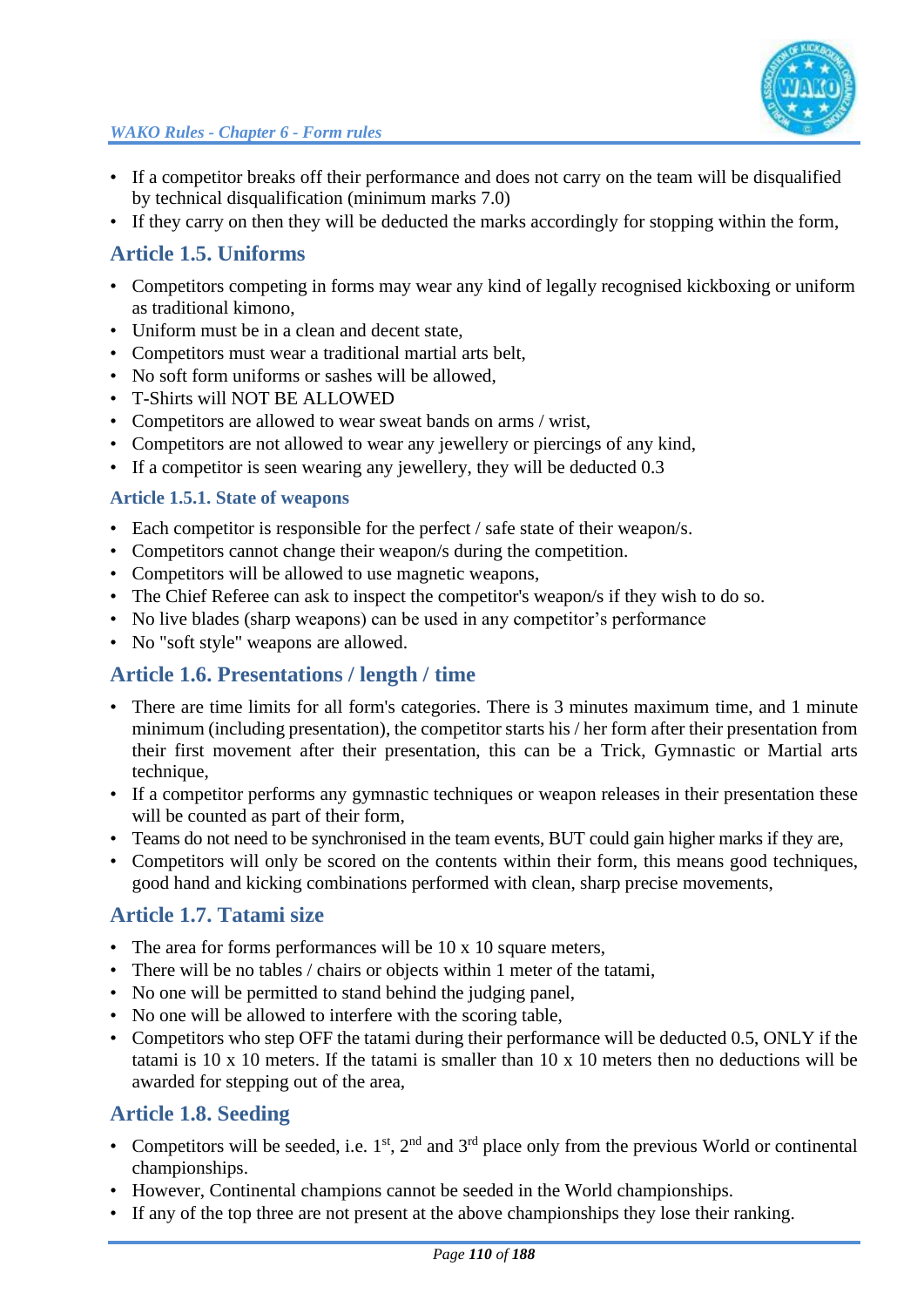• The placing for competitors who are not seeded will have their names / order selected by the following method: names of all un-seeded competitors will be randomly picked and seeded by SportsData. This will then be the order for the competition.

## **Article 1.9. Scoring**

- After a form's performance 4 / 6 judges and 1 Chief referee will score the performance as follows:
- Children (CH), Younger cadets (YC), Older cadets (OC), Juniors (J), Senior (S): From 7.0 to 10.0 in all official tournaments including World and Continental championships
- In World Championships there will be 6 Judges and 1 Chief Referee,
- No more than two (2) of the six (6) Judges may be from a Continental Federation.
- For example, a judge panel should be made up of:
	- Judge No 1 Must be from Europe,
	- Judge No 2 Must be from Pan American,
	- Judge No 3 Must be from Africa
	- Judge No 4 will be the Chief Referee they can be from any Country,
	- Judge No 5 Must be from Oceania,
	- Judge No 6 Must be from Asian,
	- Judge No 7 Can be from any Continent Europe / Pan America / Africa / Oceania / Asian
- If any Judge from the other continents is not in attendance, then the next qualified judge available will be used,
- At the Continental championships each of the  $5/7$  Judges will be from a different country,
- At the end of each performance, the judges make up their decisions according to the established criteria,
- The Chief referee will advise the judges how many points to deduct if there were any illegal techniques or violation of the rules,
- After the competitor has finish their performance, at the command of the Chief referee, they will raise their score boards, visible to the competitors and the audience, and keep them in the air until announcer in office has counted all marks,
- Highest and lowest marks will be deducted. The three / five remaining marks will make the final score.
- In case of a draw for first, second or third place (all 5 / 7 scores are compared, and the highest scores are highlighted)
- The competitor with the most highlighted scores wins. If there is still a draw both competitors will compete again.

#### **Article 1.10. Dance movements**

- Dance movements will not be allowed accepted or tolerated during musical and creative forms performances.
- Competitors who choose to incorporate dance moves such as "break", "jazz", "body popping", or even "classical" dancing will receive the lowest mark 7.0 from each judge.

## **Article 1.11. Costumes and make-up**

- Theatrical costumes, including make-up, masks or any type of uniform that is not recognised as a legal Martial Arts uniform will not be accepted,
- Infractions to the above-mentioned rule will lead to the immediate disqualification by technical disqualification of the competitor.
- Competitors are not allowed to cover their eyes (blind folded) with bands during their performance

## **Article 1.12. Special effects**

• Any special effects, such as lasers, smoke, fire, explosions, water etc. will not be tolerated.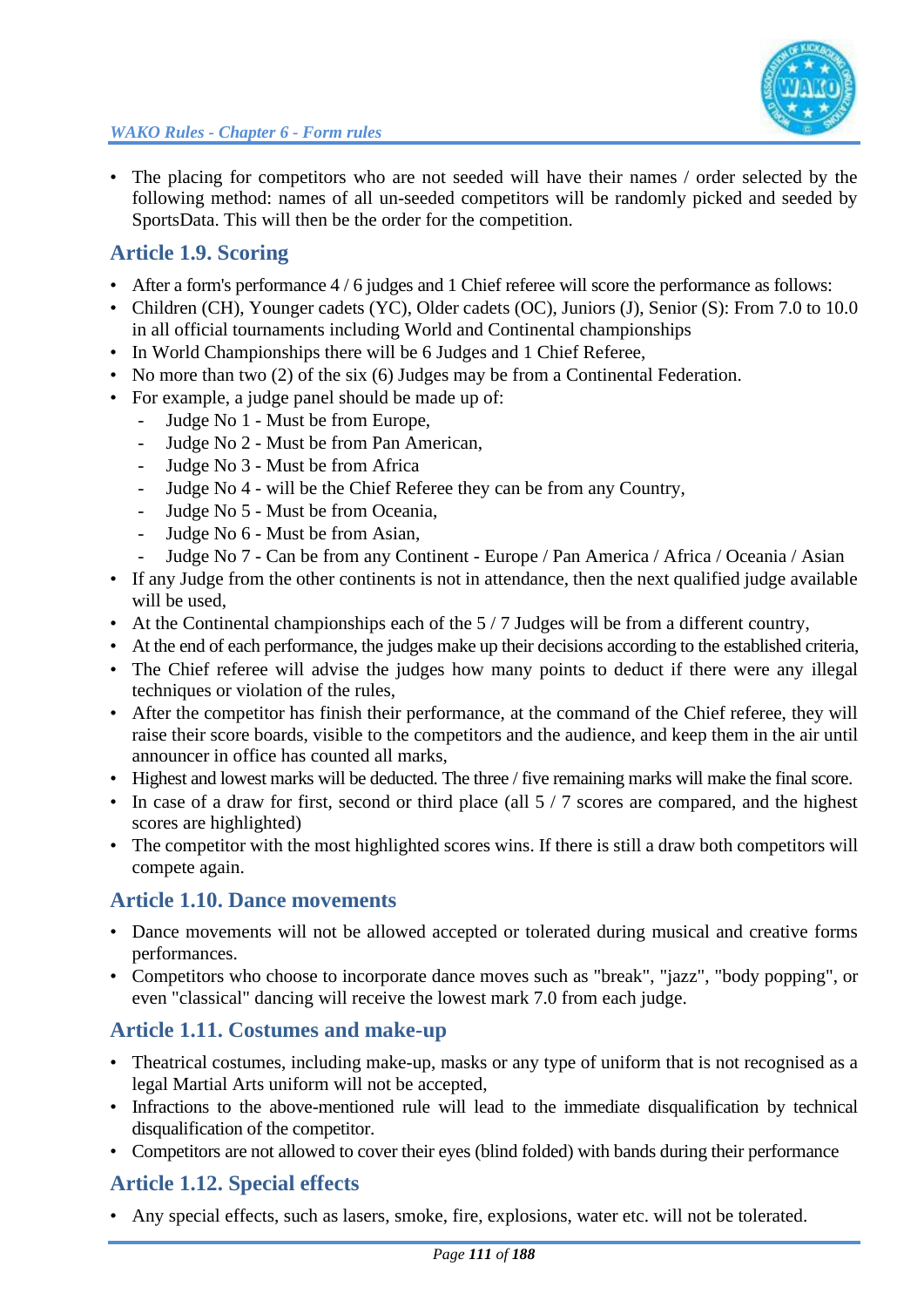

• Infractions to the abovementioned rule, will lead to the immediate disqualification by technical disqualification of the competitors.

### **Article 1.13. Judges**

- Judges will sit apart at least 1 meter away from each other,
- No talking will be allowed only to discuss with the Chief referee
- All Creative Forms Judges must have knowledge and understanding of Creative Forms / Team Forms / Martial arts techniques in Open hand, weapons, weapon releases and weapon body rolls,

#### **Article 1.13.1. Criteria for judging**

Each judge must take into consideration, before awarding any decisions, the criteria below:

#### **Article 1.13.1.1. Basics**

Stances, punches, kicks and blocks according to the basic technique of the original styles

#### **Article 1.13.1.2. Balance**

Strength, focus (perfect balance and movements done with energy)

#### **Article 1.13.1.3. Degree of difficulty**

Kicks, jumping kicks, spinning kicks, tricks, combinations hand / kicking techniques, gymnastic movements

#### **Article 1.13.1.5. Manipulation of Weapons**

With regard to weapons.

- The competitor must show perfect control with blocks, strikes and mastery of the weapon being used by doing outstanding work with their weapon/s, this will be the first criteria to be considered in the weapons category,
- Competitors who do tricks, gymnastic movements within their performance, will be judge on the manipulation of the weapon first, then the tricks and gymnastics movements,
- This is a weapons form (HSW) not an Open hand hard style (HS) form with weapon/s,
- Starting the form with weapons on the floor: competitors are allowed to start with their weapon/s on the floor, BUT once they have picked the weapon/s up they cannot put them back on the floor again,
- If the competitor places his weapon/s on the floor it will be counted as dropping the weapon and a full 1.0 will be deducted,
- If it is placed on the floor a  $2<sup>nd</sup>$  time, then the competitor will be disqualified by technical disqualification.
- When 2 weapons are used in the form: both weapons should be brought in by the competitor during the presentation.
- They can be the same kind of weapons or two different kinds of hard style weapons,
- Competitor can place one weapon on the floor (tatami) during / after the presentation, but before the form starts, competitor may pick up the second weapon at any time during the form, but once he has picked it up he has to finish the form holding both weapons in the hand/s,
- Alternatively, it is allowed to changing weapon during the form as long as it has been presented as part of the presentation. Meaning: allowing to place the first weapon on the floor and without any breaks or stops, pick up and continue the form with the second weapon,
- Competitor cannot change back to the original weapon he started with,
- The following are not considered "Dropping Weapon"
	- Placing a weapon on the floor (tatami) during / after the presentation, but before you start the form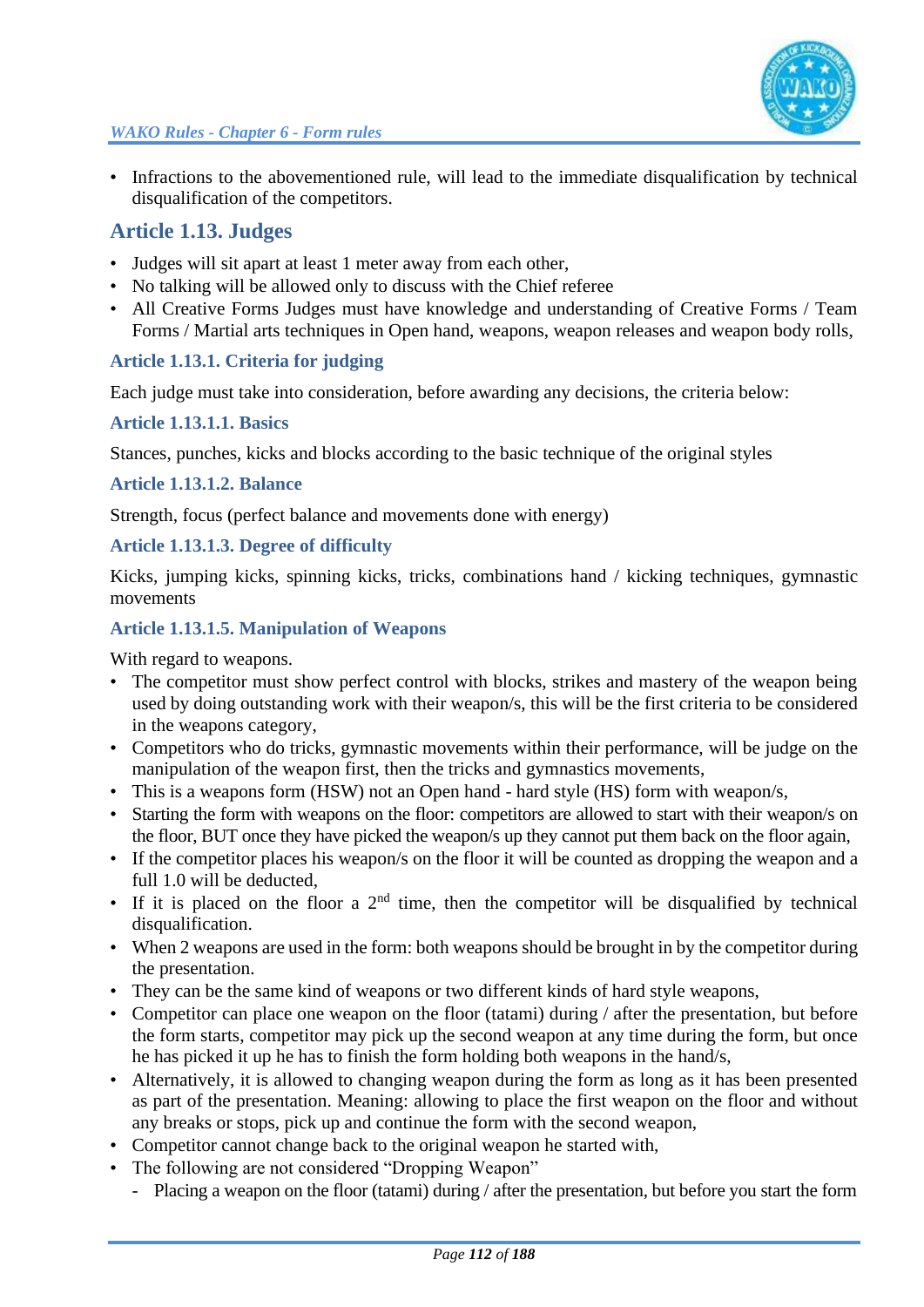- Picking up a second weapon during the form as long as it has been bought in and presented during the presentation
- Dropping weapon is considered losing control of weapon during the manipulation if it falls on the floor / throw weapon on the floor, or placing weapon on the floor in any other way or situation other than described above.
- If a competitor's weapon/s breaks or falls apart, they will be disqualified by technical disqualification (minimum marks 7.0). Competitor cannot carry on performing form with the broken weapon,
- Only Five (5) complete releases allowed i.e. throwing the weapon/s in the air is allowed. More than five (5) releases, the competitor will be disqualified. Weapons that are rolled around another weapon such as Kama, Swords, Bo's, Sai's, etc will not be counted as releases if the weapon is caught back in the competitor's hand whilst still in contact with the other weapon,

#### **Article 1.13.1.6. Showmanship**

- Competitor's presence and role playing, and the presentation of choreography, the competitor may touch the floor with his weapon when performing gymnastics and tricks, but the weapon/s must be kept in his hand/s,
- Competitors can spin / roll the weapon/s around their body (neck / arms and hands). These are not counted as a release.

#### **Article 1.14. Minus points**

#### **Article 1.14.1. Minus 1 point**

#### **A full 1.0 point will be deducted:**

- If the competitor drops his weapons/s on the floor, they will be deducted 1.0 from each judge,
- If the competitor changes his weapon back to the original weapon he first started with,
- If the competitor in CREATIVE FORMS performs any gymnastic techniques, or any disallowed movements, he will be deducted 1.0 from each judge,

#### **Article 1.14.2. Minus 0,5 points**

#### **Up to 0.5 will be deducted:**

- For every gymnastics technique performed in MUSICAL FORMS over the allowed number of gymnastic techniques (more than 5 (five) gymnastic movements),
- If the competitors belt fall onto the floor,
- If the competitor loses control of the weapon, and it touches the floor whilst still in the hands,
- If the competitor loses balance, stumbles, or falls on his front, back, knees, side, backside, or touches the floor with his hands, or struggles to control his weapon/s,
- If the competitor loses synchronization with music,
- If the competitor performs any disallowed movements
- Competitors who step of the Tatami during their performance if the tatami is 10 x 10 meters'

#### **Article 1.14.3. Minus 0,3 points**

#### **Up to 0.3 points will be deducted:**

• If the competitor is wearing jewellery or piercings of any kind (i.e. earrings, rings, belly piercing, chains, bracelets)

#### **Article 1.14.4. Minimum marks (lowest score 7.0)**

If a competitor breaks off / stops their performance before the end, the judges will give the minimum marks 7.0.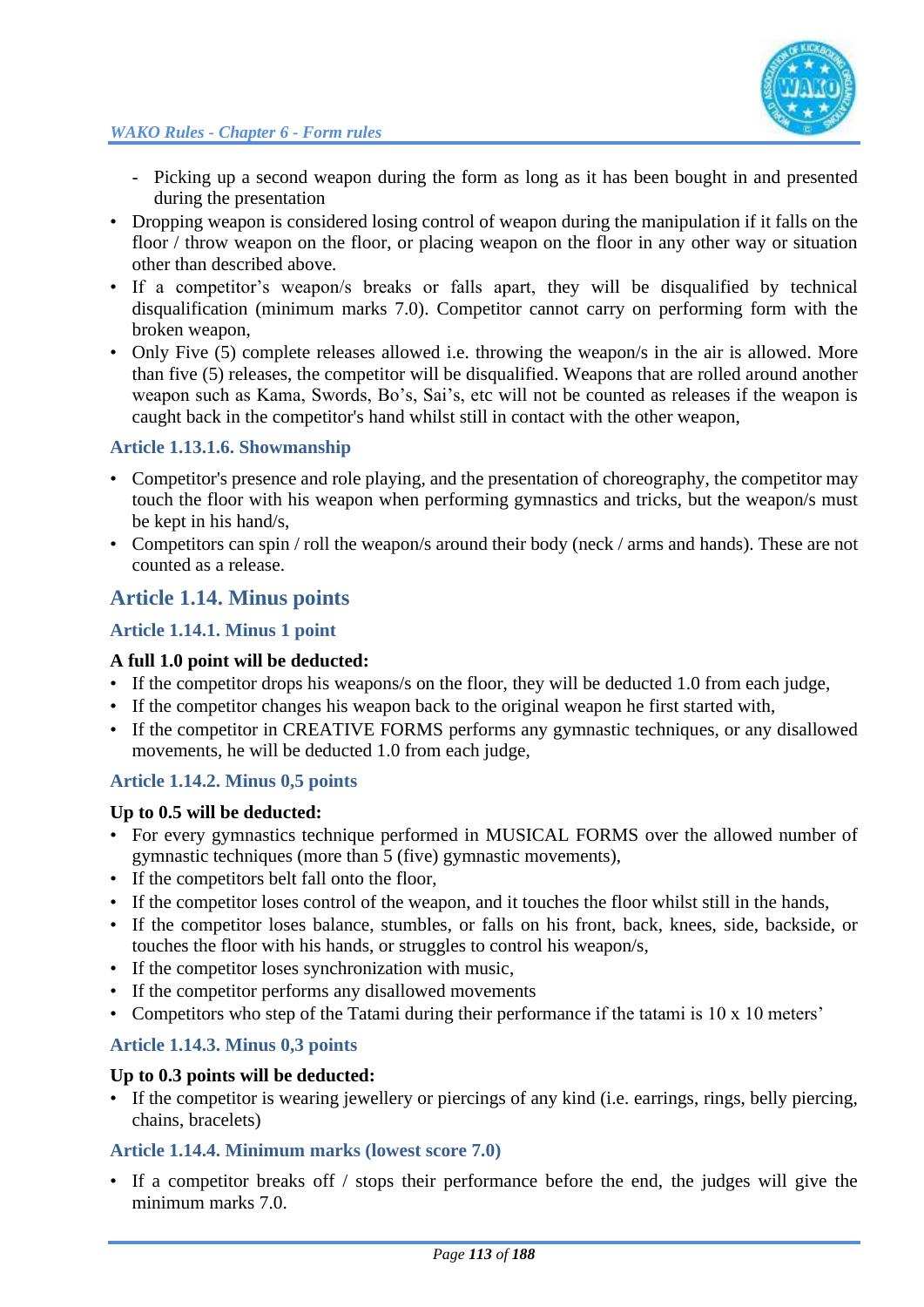

- During all weapons categories the weapons/s can only be released five times (5) from the competitors' hand,
- If the competitor releases their weapons more than five (5) times, the judges will give the minimum marks 7.0.

#### **Article 1.14.4.1. Technical disqualification**

- If the competitor drops their weapon a second time they will be disqualified by technical disqualification (minimum marks 7.0)
- If the competitor's weapon/s breaks or falls apart, they will be disqualified by technical disqualification (minimum marks 7.0).
- If swear words are heard in the music the performer will be disqualified by technical disqualification (minimum marks 7.0)
- If a competitor uses props i.e.: blindfolds, theatrical costumes, etc they will be disqualified by technical disqualification (minimum marks 7.0)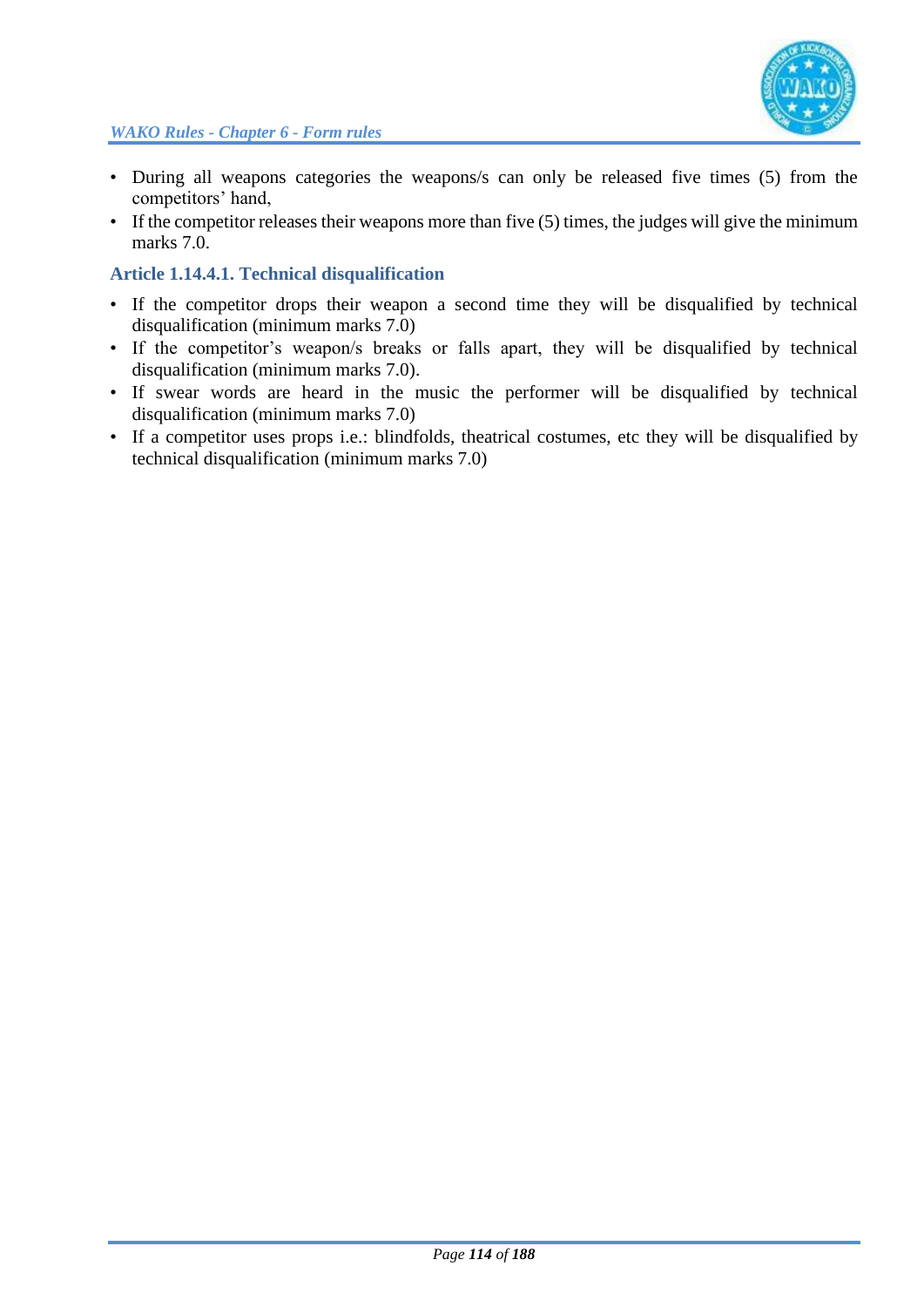# **Article 2. Musical form rules**

## **Article 2.1. Definition**

A musical form is a sort of imaginary fight against one or more opponents in which the performer uses techniques coming from Oriental Martial Arts to specifically chosen music. The choice of music is personal

## **Article 2.2. Categories**

- In Musical Forms competitions there are two (2) categories both for men and women,
	- **Hard styles (HS):** Which are techniques coming from Kickboxing, Traditional Karate and Taekwondo
	- **Hard Styles Weapons (HSW):** Kama, Sai, Tonfa, Nunchaku, Bo and Katana,
- Competitors in Musical Forms can enter only 2 divisions in World and Continental Championships, Open Hand and Weapons,
- In World / Continental championships 2 competitors can represent their country in the same categories / divisions,
- In all other tournaments there are no limit to how many competitors from each country / club can enter / compete,
- Competitors can choose Hard forms (HS), (i.e. Hard Open Hand (HS) + Hard Weapons (HSW),
- Competitors can also enter the Creative forms: Open Hand (CF) + Weapons (CFW) and also Team Events
- All competitors who wish to compete in the Team events must have competed as in individual first

## **Article 2.3. Rhythm**

• All Musical forms categories must be performed to music. Martial arts techniques must go according to the rhythm.

## **Article 2.4. Music**

- All Competitors must have 1 track / file on their CDs / IPod / Smart Phones for Open Hand (HS) / Weapons (HSW), competitors must have their name, country, discipline on their CDs,
- If a competitor's music stops unintentionally during their form the competitor can continue without music or they can restart their performance again,
- There will be NO penalty or minus points awarded in these circumstances'

#### **Article 2.4.1. Synchronization:**

Perfect timing, the relationship between movement and music;

## **Article 2.5. Gymnastic movements**

- ONLY Five (5) Gymnastics movements are allowed in Musical forms. Violation of this rule will lead to a 0.5-point deduction from each judge for each extra gymnastic technique performed,
- A gymnastic movement is a movement with no martial art purpose (no striking). Some gymnastic movements can be modified by adding a kick / kicks to the movement. In that case, it is not considered a gymnastic movement.
- These are classed as gymnastic techniques: forward roll / backward roll, hand stands, all cartwheels including two (2) handed / one (1) handed , elbow cartwheels, all round offs including two handed, one handed, elbow round offs, hand springs / head springs, back flips with hands touching the floor (even if the legs are split or not) kip ups, front and back somersaults, tucked / straight or picked, back somersaults with full (1) twist / double (2) twists, Arabian front somersaults,
- Hand down raize / websters / capoeira kicks are classed as tricks),